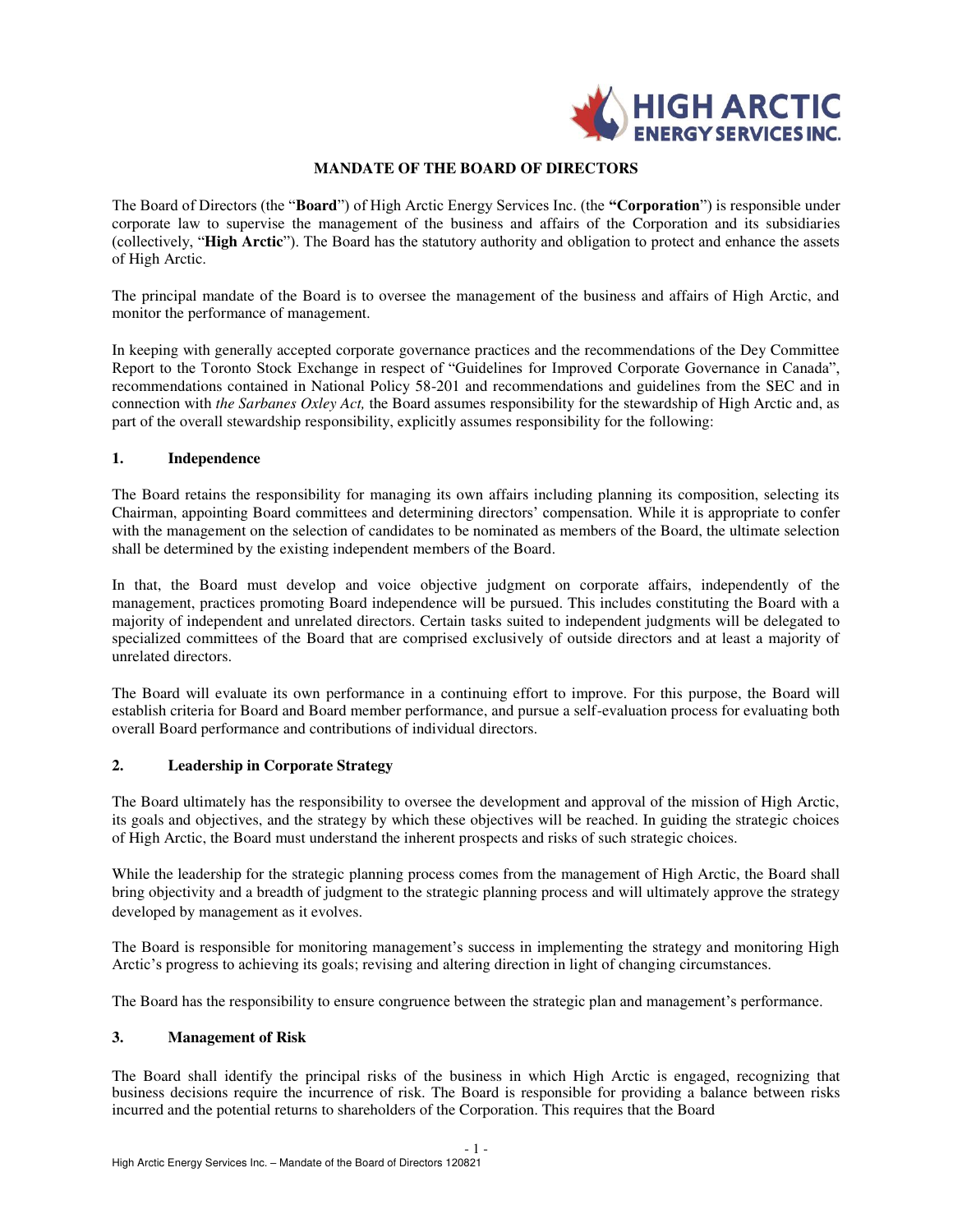ensure that systems are in place to effectively monitor and manage risks with a view to the long-term viability of High Arctic and its assets, and conduct an annual review of the associated risks.

# **4. Oversight of Senior Officers**

As the Board functions, the Board must ensure the execution of plans and operations are of the highest caliber. The key to the effective discharge of this responsibility is succession planning , the approval of the appointment of the senior officers of the Corporation and the assessment of each senior officer's contribution to the achievement of the Corporation'sstrategy. In this respect, performance against objectives established by the Board is important, as is a formal process for determining the senior officers' compensation, in part, by using established criteria and objectives for measuring performance.

The Board understands that a culture of integrity in its officers and employees is important to the success of the company and its shareholders. The Board will set and review the Policies and Standards of the company to support a culture of integrity.

# **5. Shareholder Communications and Disclosure**

The Board is responsible to ensure that the Corporation has policies in place to ensure effective and timely communication and disclosure to the shareholders of the Corporation, other stakeholders and the public in general. This communication and disclosure policy must effectively and fairly present the operations of High Arctic to shareholders and should accommodate feedback from shareholders, which should be considered into future business decisions.

The Board has the responsibility for ensuring that the financial performance of High Arctic is reported to shareholders on a timely and regular basis and for ensuring that such financing results are reported fairly, in accordance with generally accepted accounting principles.

The Board has the responsibility for ensuring that procedures are in place to effect the timely reporting of any developments that have a significant and material impact on the value of shareholder assets.

The Board has the responsibility for reporting annually to shareholders on its stewardship for the preceding year.

# **6. Integrity of Corporate Control and Management Information Systems**

To effectively discharge its duties, the Board shall ensure that High Arctic has in place effective control and information systems so that it can track those criteria needed to monitor the implementation of the High Arctic's strategy.

Similarly, in reviewing and approving financial information, the Board shall ensure that High Arctic has an audit system, which can inform the Board of the integrity of the data and compliance of the financial information with generally accepted accounting principles.

The Board's management of the important areas of corporate conduct, such as the commitment of High Arctic's assets to different businesses or material acquisitions, shall also be supported by effective control and information systems.

# **7. Legal Requirements**

The Board is responsible for ensuring that routine legal requirements, documents, and records have been properly prepared, approved and maintained by High Arctic.

# **8. Board Delegation to Committees**

The Board can delegate specific responsibilities to committees of the Board in order to effectively manage the affairs of High Arctic.

# **9. Limitation**

The foregoing is 1. subject to and without limitation of the requirement that in exercising their powers and discharging their duties the members of the Board act honestly and in good faith with a view to the best interests of